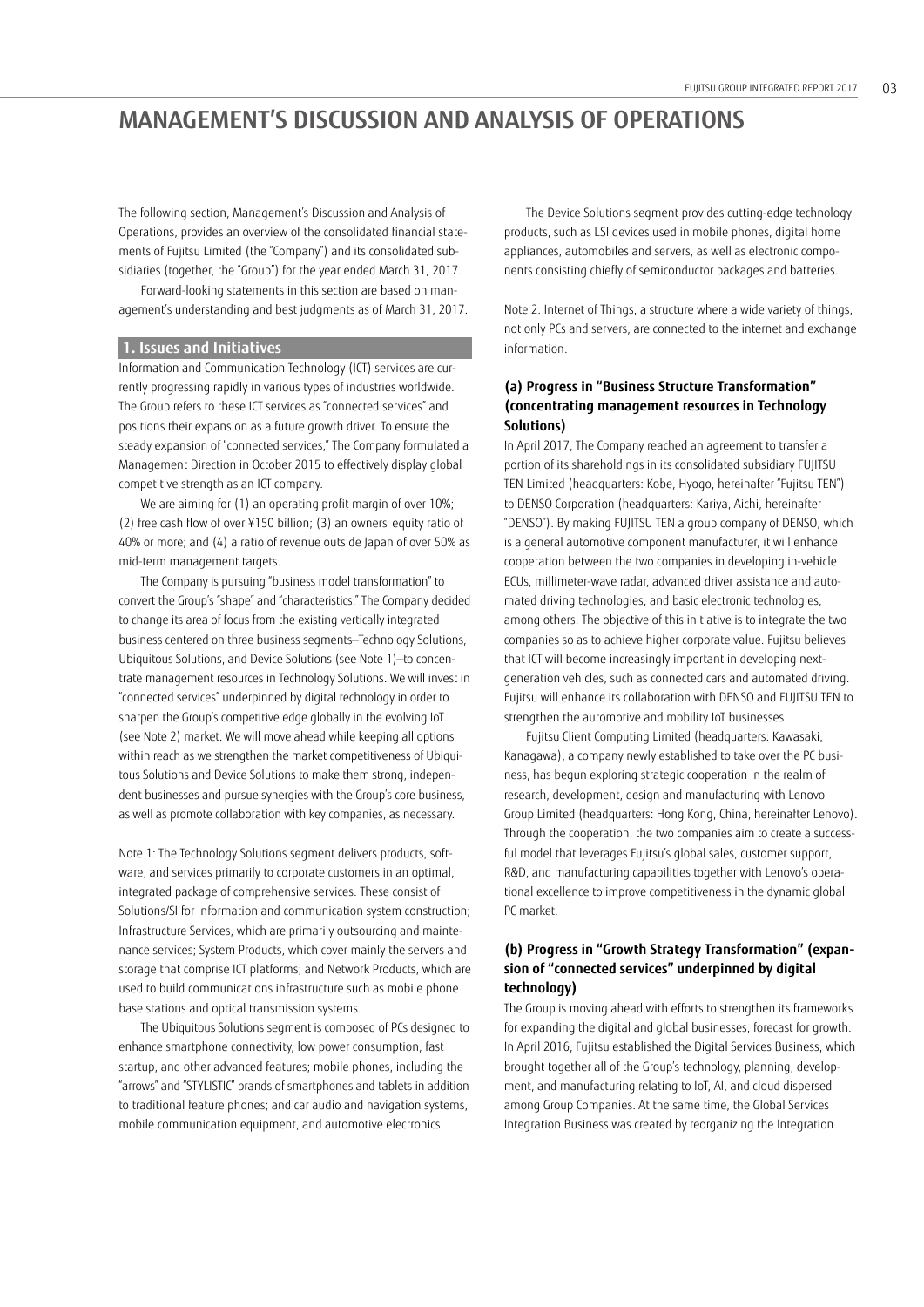Services Business and the Global Delivery Group to form a framework for utilizing the Group's intellectual property and service assets on a global basis. In November 2016, the Company integrated its system engineering resources, which help guide customers' transformations. The aim of this move was to better coordinate the industry and process expertise dispersed among Group companies to consolidate technologies and otherwise build upon the Group's knowledge and capabilities. Furthermore, we are taking steps to reinforce the structure of the Global Services Integration Business. One such step was the formation of the Digital Front, an organization that is separate from existing delivery organizations and that makes deliveries directly to customers, in order to foster new businesses that utilize our AI, IoT, and other digital technologies.

Personnel allocation is also advancing in the shift to digital services. While continuing to expand the Global Delivery Centers, which are offshore and nearshore digital services and R&D bases, in EMEIA (Europe, the Middle East, India, and Africa), The Group has been increasing the number of personnel assigned to digital services while scaling back more traditional roles. The Company changed the EMEIA's management structure to the business line structure from the country and region-based structure that had been in place to improve digital service capabilities. The One Asia framework unifying the Japanese and Asian sales structures and the EMEIA and Americas structure under integrated management are steadily taking effect.

In July 2016, NIFTY Corporation (headquarters: Shinjuku, Tokyo, hereinafter "NIFTY"), a listed subsidiary engaged in the consumer ISP business, web service business, and the cloud business, was made into a wholly owned subsidiary. Subsequently, from April 2017 NIFTY was reorganized as a cloud-focused company for enterprises and a consumer ISP company. In the enterprise business, The Company will strengthen collaboration with NIFTY and share customer bases and expertise to further strengthen the Group's "connected services" with cloud business at the core. To effectively utilize the expertise and assets that NIFTY has developed, while further raising corporate value, the consumer business company was transferred to Nojima Corporation (headquarters: Yokohama, Kanagawa) in April 2017.

## **(c) Consolidated operating profit**

Operating profit was ¥128.8 billion, a 6.8% increase year on year, with an operating profit margin of 2.9%, factoring in ¥44.7 billion in business model transformation expenses for structural reforms undertaken to shift to digitization and greater efficiency in the overseas services business, increased by 3.1 billion compared with 41.5 billion at March 31, 2016.

In the year ending March 31, 2018, Fujitsu forecasts operating profit of ¥185.0 billion and an operating profit margin of 4.5%, as the effects of the business model transformation yield a higher profit margin. Looking ahead, the Company will strengthen further connected services that are specialized and high value-added as well as low cost model by expanding the Global Delivery Centers which are offshore and nearshore digital services and R&D bases will work toward generating an operating profit margin of 10%, in line with management's target.

# **2. Significant Accounting Policies and Estimates**

The Company's consolidated statements are prepared in accordance with International Financial Reporting Standards ("IFRS"). Regarding critical accounting policies applied to the consolidated financial statements, please refer to "Notes to Consolidated Financial Statements 3. Significant Accounting Policies."

The preparation of financial statements in conformity with IFRS requires management to make judgments, estimates, and assumptions that affect the application of policies and reported amounts of assets and liabilities and income and expenses. The estimates and assumptions are reviewed by management on an ongoing basis.

Revisions to accounting estimates are recognized in the period in which the estimates are revised and in any future periods affected. Assumptions about the current situation and future prospects could change depending on the changes in the market or other circumstances that are out of the control of the Group. The assumptions are revised when such changes occur. The following assumptions and estimates based on the application of accounting principles are those that the management believes may have a material impact on the consolidated financial statements.

# **(1) Property, plant and equipment**

Depreciation for property, plant and equipment is primarily computed by the straight-line method at rates based on the estimated useful lives of the respective assets, reflecting the likely period over which the value of the assets can be realized under normal business conditions. In the future, some equipment and facilities may become obsolete or may be repurposed as a result of technical innovation or other factors. In such cases, their actual useful lives may be reduced to shorter than their originally estimated useful lives. As such, there is a risk that depreciation expenses for the period may increase. In addition, impairment losses may be recognized in cases in which there is a decline in expected future cash flows from assets due to production facilities becoming idle and a decrease in the capacity utilization rate, associated with rapid changes in the operating environment or other factors, and business realignment.

# **(2) Goodwill**

Goodwill is tested for impairment both annually and when there is an indication of impairment. An impairment loss is recognized if the recoverable amount of a cash-generating unit (CGU) to which the goodwill is allocated is less than its carrying amount. The recoverable amount of a CGU is in most cases measured at the value in use. The value in use of a CGU is calculated using the discounted cash flow model with assumptions such as future cash flow, growth rate, and discount rate. Future cash flow is based on the business plan. The discount rate is calculated based on the weighted average cost of capital of the Group company to which each CGU belongs.

These assumptions represent management's best estimates and judgment. Impairment losses could be recognized when the assumptions are revised as a result of a change in the market environment or other changes in circumstances.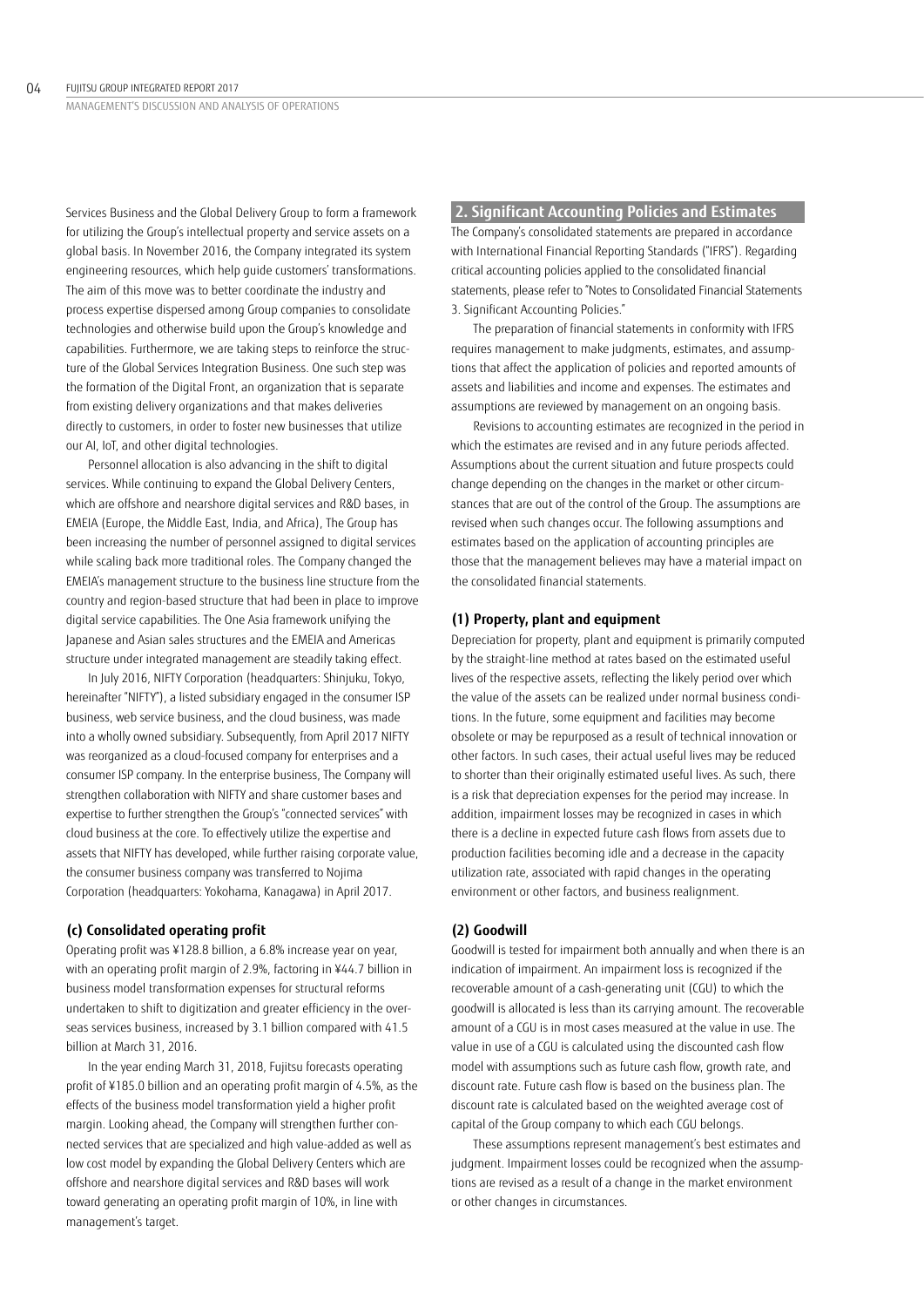## **(3) Intangible assets**

Computer software for sale is amortized by a method based on projected sales volume over the estimated useful life. An intangible asset with a finite useful life, including software for internal use and other intangible assets, is amortized on a straight-line basis in principle to reflect the pattern in which the asset's future economic benefits are expected to be consumed by the Group. Should actual sales volumes fail to meet initial projected volumes due to changes in the business environment, etc., or should actual useful life in the future be less than the original estimate, there is a risk that amortization expenses for the reporting period may increase.

## **(4) Deferred tax assets**

Reasonable estimates and judgments about various factors are necessary in the calculation of income taxes. Such factors include interpretation of tax regulations and revision of tax laws in the jurisdictions where the Group operates as well as the amount and timing of taxable income. A deferred tax asset is recognized for the carryforward of unused tax losses, unused tax credits, and deductible temporary differences to the extent that it is probable that future taxable profit will be available against which they can be utilized. The carrying amount of a deferred tax asset is reviewed at the end of the reporting period. The carrying amount of a deferred tax asset is reduced to the extent that it is no longer probable that sufficient taxable profit will be available to allow the benefit of part or all of that deferred tax asset to be utilized. The amount of and the timing when the taxable profit occurs could be affected by uncertain changes in economic terms in the future. In addition, the carrying amount of a deferred tax asset could fluctuate if an effective tax rate changes as a result of an amendment to tax laws.

## **(5) Defined benefit plans**

The Group has both defined benefit and defined contribution retirement benefit plans. A change in net defined benefit liability (the present value of the defined benefit obligation less the fair value of plan assets) is recognized, when remeasured, in other comprehensive income after adjusting for tax effects. The gains and losses recognized in other comprehensive income are immediately reclassified into retained earnings. Net defined benefit liability could be worsened if the fair value of plan assets decreases as a result of deterioration of return on plan assets or if a defined benefit liability increases as a result of a change in assumptions (such as discount rate, turnover ratio, and mortality ratio) for determining the defined benefit liability, which could lead to a reduction in equity.

# **3. Analysis of Results for the Year Ended March 31, 2017**

In the following section, "for the year ended March 31, 2016" and "for the year ended March 31, 2017" are shown as "2016" and "2017," respectively.

#### **Summarized Consolidated Statement of Profit or Loss**

|                                                                          |         |                       |         | (Billions of yen) |
|--------------------------------------------------------------------------|---------|-----------------------|---------|-------------------|
| Years ended March 31                                                     | 2016    | 2017                  | change  | YoY Change<br>(%) |
| Revenue.                                                                 | 4,739.2 | 4,509.6               | (229.6) | (4.8)             |
| Cost of sales.                                                           |         | $(3,487.8)$ (3,292.6) | 195.1   | (5.6)             |
| Gross profit                                                             | 1,251.4 | 1,217.0               | (34.4)  | (2.8)             |
| Selling, general and<br>administrative expenses                          |         | $(1,087.1)$ (1,051.5) | 35.6    | (3.3)             |
| Other income (expenses)                                                  | (43.7)  | (36.6)                | 7.1     |                   |
| Operating profit.                                                        | 120.6   | 128.8                 | 8.2     | 6.8               |
| Financial income (expenses)                                              | (7.2)   | (0.6)                 | 6.5     |                   |
| Income from investments<br>accounted for using the<br>equity method, net | 18.4    | 6.9                   | (11.5)  | (62.3)            |
| Profit before income taxes                                               | 131.8   | 135.1                 | 3.3     | 2.5               |
|                                                                          |         |                       |         |                   |
| Income tax expenses                                                      | (41.4)  | (39.8)                | 1.5     | (3.8)             |
| Profit for the year $\dots\dots\dots\dots$                               | 90.4    | 95.3                  | 4.8     | 5.4               |
| Profit for the year attributable to:                                     |         |                       |         |                   |
| Owners of the parent $\dots$ .                                           | 86.7    | 88.4                  | 17      | 2.0               |
| Non-controlling interests                                                | 3.6     | 6.8                   | 3.1     | 86.7              |

#### **Reference: Financial Indicators**

|                                                                       |          |         | (Billions of yen) |
|-----------------------------------------------------------------------|----------|---------|-------------------|
|                                                                       | 2016     | 2017    | YoY change        |
| Ratio of revenue outside Japan                                        | $40.0\%$ | 36.5%   | $(3.5\%)$         |
| $EMEIA*1$                                                             | 952.0    | 778.1   | (173.9)           |
| Americas                                                              | 420.4    | 386.9   | (33.5)            |
|                                                                       | 4210     | 385.1   | (35.9)            |
| Oceania                                                               | 100.6    | 93.8    | (6.7)             |
| Revenue outside Japan by                                              |          |         |                   |
| locations of customers                                                | 1.894.2  | 1,644.0 | (250.1)           |
| Gross profit margin                                                   | 26.4%    | 27.0%   | 0.6%              |
| Operating profit margin                                               | 2.5%     | 2.9%    | 0.4%              |
| Return on equity attributable to<br>owners of the parent $(ROE)^{*2}$ | 11.0%    | 10.6%   | (0.4%)            |

\*1 EMEIA: Europe, the Middle East, India, and Africa

 $*2$  ROE = Profit for the year attributable to owners of the parent ÷

[(Beginning balance of total equity attributable to owners of the parent (Owners' equity) + Ending balance of total equity attributable to owners of the parent (Owners' equity))  $\div 2$ ]

#### **Reference: Exchange Rate**

|                   | 2016   | 2017   | YoY change |
|-------------------|--------|--------|------------|
| US dollar/Yen     | ¥120   | ¥108   | 4(12)      |
| Euro/Yen          | ¥133   | ¥119   | ¥(14)      |
| British pound/Yen | ¥181   | ¥142   | $*(39)$    |
| Euro/US dollar    | \$1.11 | \$1.10 | \$(0.01)   |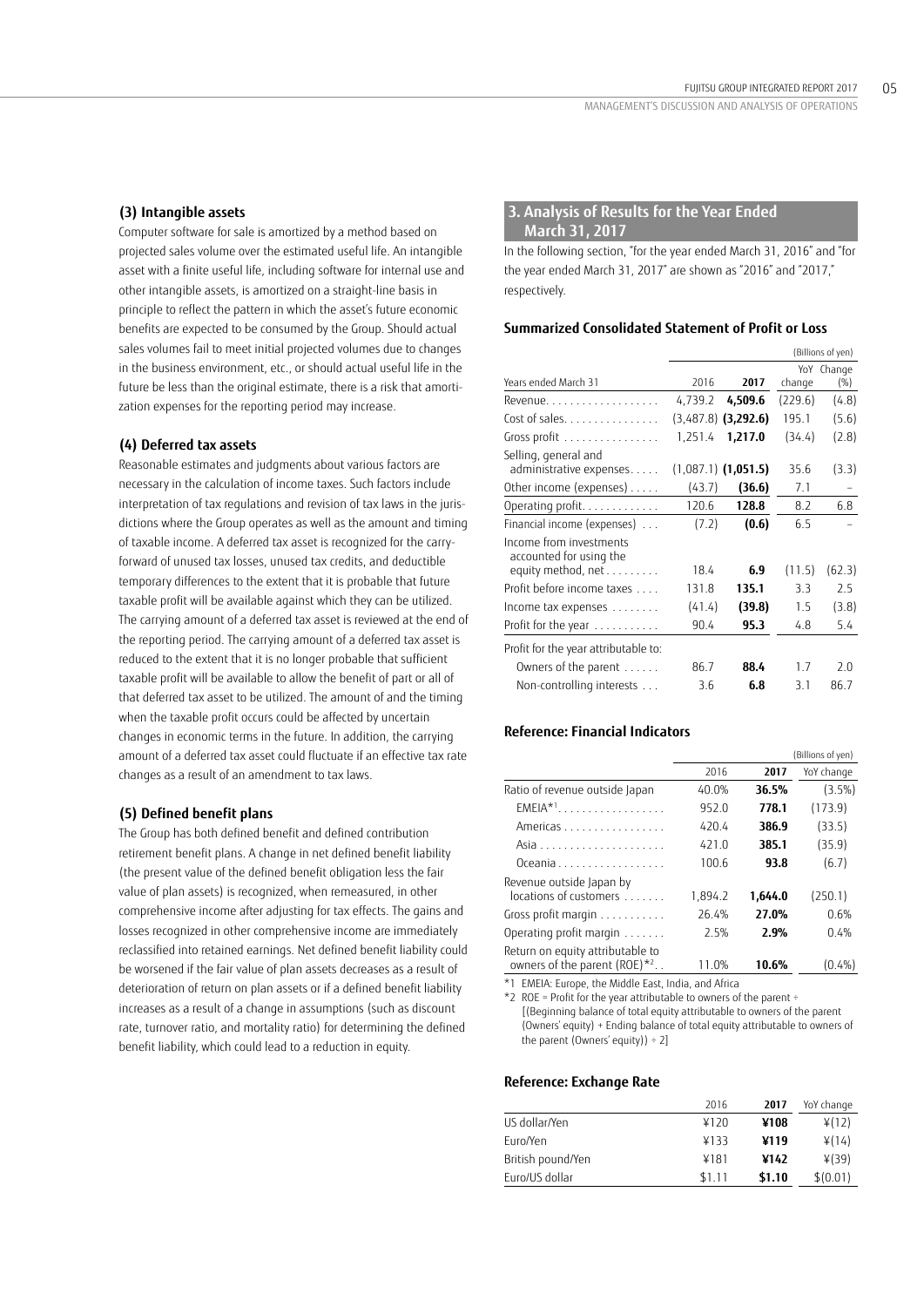## **(1) Revenue**

Consolidated revenue for the year ended March 31, 2017 was ¥4,509.6 billion, a 4.8% decrease compared to the year ended March 31, 2016. However, if the appreciation of the yen against the US dollar, euro and British pound is excluded, consolidated revenue was essentially unchanged. Revenue in Japan was largely the same as the year ended March 31, 2016. System integration and infrastructure services performed steadily and there were increased revenues in enterprise PCs and car audio and navigation systems. However, the impact of the lengthening of the replacement cycle for smartphones resulted in a decrease in the number of mobile phones shipped and the revenue for LSI devices used in smartphones declined on weak demand. Outside Japan, revenue decreased 13.2%, or 3%, if foreign currency effects are excluded. Infrastructure services declined, mainly in Europe, reflecting the inability to counter a rebound effect from having secured a major public contract in the year ended March 31, 2016. Revenue also decreased in North America in optical transmission systems with the rollout of new models.

For the year ended March 31, 2017, the average yen exchange rates against the US dollar, the euro, and the British pound were ¥108, ¥119, and ¥142, respectively, representing a year-on-year appreciation of ¥12 against the US dollar, ¥14 against the euro, and ¥39 against the British pound. Exchange rate fluctuations versus the US dollar, euro, and British pound caused decreases in revenue of approximately ¥68 billion, ¥51 billion, and ¥85 billion, respectively.

As a result, currency exchange rate fluctuations had a negative impact of approximately ¥200.0 billion on revenue for the year ended March 31, 2017, dropping the overseas revenue ratio by 3.5 percentage points, to 36.5%.

# **(2) Cost of sales, selling, general and administrative expenses, other income (expenses), and operating profit**

For the year ended March 31, 2017, cost of sales totaled ¥3,292.6 billion; gross profit was ¥1,217.0 billion; and the gross profit margin was 27.0%, up 0.6 of a percentage point year on year.

Selling, general and administrative (SG&A) expenses were ¥1,051.5 billion, a decrease of ¥35.6 billion year on year. SG&A expenses were essentially unchanged if foreign currency effects are excluded. R&D spending amounted to ¥173.9 billion, a decrease of ¥5.9 billion year on year. In response to weak growth in the smartphone market, there were positive impacts from limiting the number of introduction of high-end models introduced from twice yearly to winter models only as well as the improved efficiency in the development of network products. The ratio of R&D expenses to revenue was 3.9%.

Other expenses totaled ¥36.6 billion, a decrease of ¥7.1 billion year on year. This was due to the reduction of impairment losses, including property, plant and equipment, and increased profit on sales of property, plant and equipment.

As a result, operating profit amounted to ¥128.8 billion, an increase of ¥8.2 billion compared to the year ended March 31, 2016. While there was a rebound from the business model transformation expenses of the previous fiscal year that led to an increase in operating profit of ¥41.5 billion, business model transformation expenses of ¥44.7 billion for the year under review, coupled with the impact of the yen and euro's appreciation against the US dollar, mainly during the first half, led to a decrease of ¥3.0 billion. Excluding these factors, on a regular basis this would have resulted in an increase in operating profit of ¥14.4 billion. Reduced demand for smartphone LSI devices had an impact, but operating profit increased due to the effects of increased operating profit resulting from cost-cutting and greater efficiency in expenses for PCs, mobile phones, and car audio and navigation systems. Of the ¥44.7 billion in business model transformation expenses for the year ended March 31, 2017, ¥34.0 billion was used for the digital shift and for greater efficiency in overseas business, ¥3.9 billion as expenses for restructuring data centers in Japan (a decision was made to close aging and unprofitable data centers to accelerate high-level integration at cutting-edge data centers, resulting in the recording of impairment losses on fixed assets and costs necessary for closures), and ¥6.6 billion in restructuring expenses for domestic bases in Japan and overseas, mainly for the electronic components business. The operating profit margin was 2.9%, rising by 0.4 of a point year on year.

An important management priority for the Group is raising the profitability of its overseas business. In the year ended March 31, 2016, the Group strengthened product operations primarily by improving the efficiency of development, manufacturing and logistics bases, as well as by integrating service provision functions toward shifting to a service-oriented business model. In the year ended March 31, 2017, the digital transformation of the services business moved ahead with the goal of strengthening the competitiveness of existing IT services while simultaneously launching and growing the digital service business. Of the ¥34.0 billion in business model transformation expenses outlaid for efficiency and the digital shift for the overseas business for the year ended March 31, 2017, there were costs associated with approximately 3,200 personnel, mainly in the UK, Germany, northern Europe and Spain, as well as expenses incurred to propel greater efficiency through the promotion of automation in service delivery, sales, and marketing functions. Looking ahead, about 1,200 personnel will be added to the digital service business to support construction of a framework, and investment will be made to train people in the new business.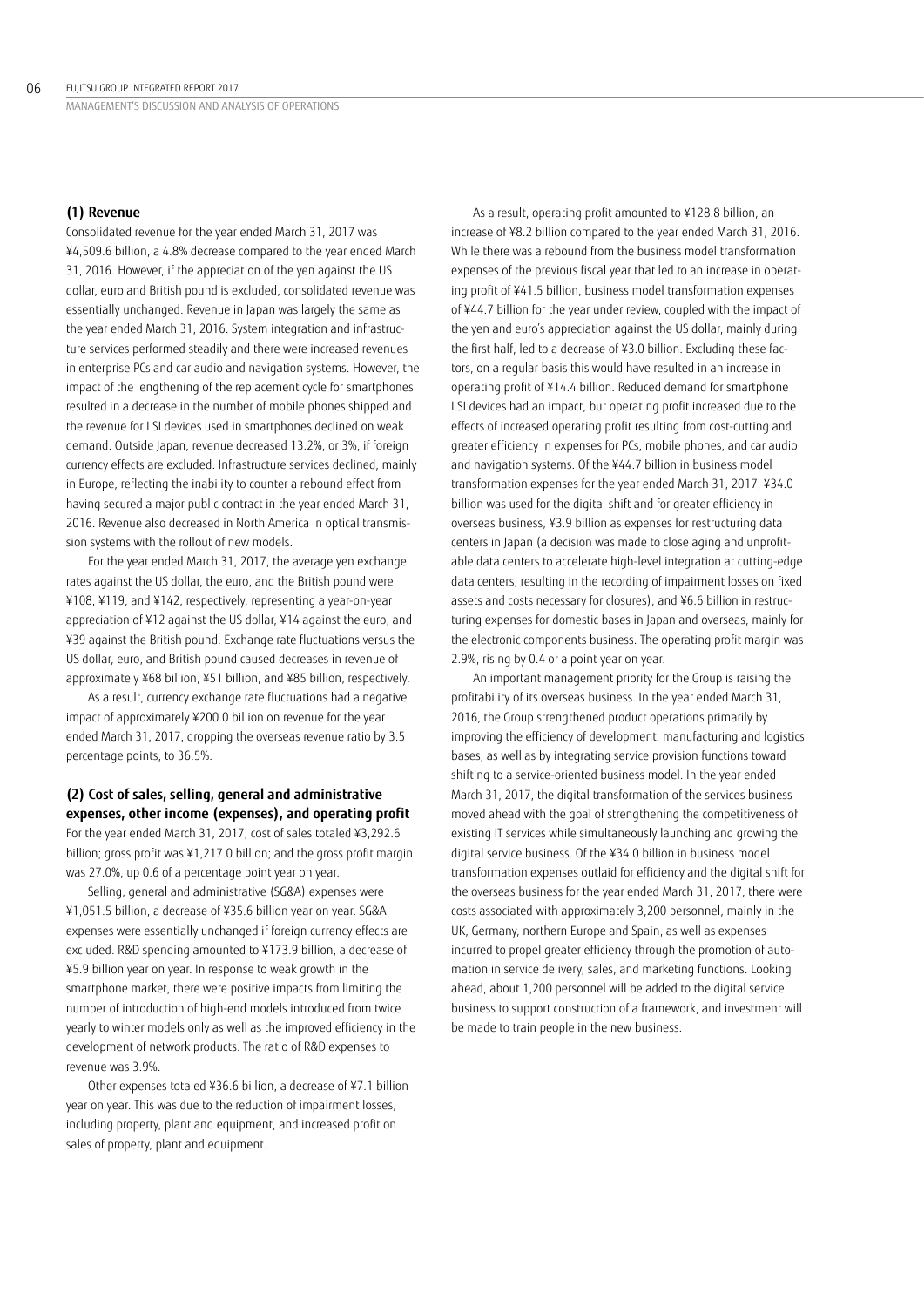Compared to the year ended March 31, 2016, exchange rate volatility caused operating profit to decrease by roughly ¥3.0 billion for the year ended March 31, 2017. For bases in Japan, where the Japanese yen is used, the US dollar, euro, and British pound had a minimal effect on operating profit, amounting to about ¥2.0 billion year on year. While an overvalued yen led to lower procurement costs for US dollar-denominated components for PCs, mobile phones, and other products, this was largely negated by a decrease in US dollardenominated export sales of LSI devices and electronic components, for a minimal impact overall. For the year ended March 31, 2017, the effect on operating profit of a fluctuation of ¥1 in the exchange rate for foreign currency would be approximately ¥0.05 billion, ¥0.03 billion, and ¥0.01 billion for the US dollar, the euro, and the British pound, respectively. In the case of certain European bases, the progressive devaluation of the euro versus the US dollar would have raised procurement costs for components and materials denominated in US dollars, causing operating profit to deteriorate. For the year ended March 31, 2017, the impact was immaterial, a decline of about ¥1.0 billion year on year. For the year ended March 31, 2017, a fluctuation of 0.01 in the euro/US dollar exchange rate would have an impact of roughly ¥1.2 billion on operating profit. In addition to cost reductions and the burden shifting to sales prices, the Group will continue working diligently to minimize as much as possible the impact of foreign exchange fluctuations on profits, including through steps to heighten the efficiency of manufacturing and logistics bases in Europe.

# **(3) Financial income (expenses), income from investments accounted for using the equity method, net, and profit before income taxes**

Net financial expenses amounted to ¥0.6 billion, an improvement of ¥6.5 billion from the year ended March 31, 2016. This was mainly the result of a net loss of ¥5.9 billion on foreign exchange accompanying a swift rise in the yen's value at the end of the year ended March 31, 2016, and the net loss on foreign exchange for the year under review was ¥1.2 billion. Income from investments accounted for using the equity method, net, was ¥6.9 billion, a decrease of ¥11.5 billion year on year. The Group made allowances for the possibility of a loss arising in a domestic affiliate during the year ended March 31, 2017, in contrast to having recorded a dilution gain from changes in equity interest stemming from an offering of shares of an affiliate on China's Shenzhen Stock Exchange in the year ended March 31, 2016.

As a result, profit before income taxes was ¥135.1 billion, an increase of ¥3.3 billion year on year, primarily reflecting higher operating profit.

# **(4) Income tax expenses, profit for the year, and profit for the year attributable to owners of the parent**

Profit for the year came to ¥95.3 billion, an increase of ¥4.8 billion year on year. Of profit for the year, profit for the year attributable to owners of the parent came to ¥88.4 billion and profit attributable to non-controlling interests was ¥6.8 billion, for increases of ¥1.7 billion and ¥3.1 billion year on year, respectively. Income tax expenses were ¥39.8 billion, down ¥1.5 billion year on year. The Company and its wholly owned subsidiaries in Japan have adopted the consolidated tax return system of Japan and for deferred tax assets related to income taxes (including local corporate taxes), the Company records items judged to be utilized as deferred tax assets as a single consolidated taxable entity. However, in regard to deferred tax assets for non-consolidated tax systems such as municipal taxes and business taxes, the Company did not record the deferred tax assets for individual companies in the year ended March 31, 2016, but for the year under review it recorded deferred tax assets that it deems to be utilized in the year ending March 31, 2018. The Company deems a future utilization possible in consideration of the November 2016 absorption-type merger of its three major systems-engineering subsidiaries in Japan aiming for strengthening the digital business and global delivery capabilities.

The Group views profitability and efficiency of invested capital in businesses as important management indicators. ROE, calculated by dividing profit for the year attributable to owners of the parent by equity attributable to owners of the parent (owners' equity), was 10.6%. Profit for the year attributable to owners of the parent increased year on year, while owners' equity increased due to improvement in the unfunded obligation pertaining to the employee defined benefit plans, decreasing ROE by 0.4 of a point year on year.

# **(5) Total other comprehensive income for the year, net of taxes, and total comprehensive income for the year**

Total other comprehensive income for the year, net of taxes, amounted to ¥41.7 billion. Rising stock prices converted pension fund operations toward a favorable cycle, and remeasurements of defined benefit plans generated a positive ¥39.9 billion. The improved stock prices also led to an increase in available-for-sale financial assets amounting to a positive ¥18.5 billion, but the yen's ongoing appreciation against the British pound and the US dollar resulted in foreign currency translation adjustments for foreign operations of negative ¥15.5 billion.

Total comprehensive income for the year, which combines profit for the year and other comprehensive income after taxes, was ¥137.0 billion. Of total comprehensive income, total comprehensive income attributable to owners of the parent came to ¥129.1 billion, and total comprehensive income attributable to non-controlling interests was ¥7.8 billion.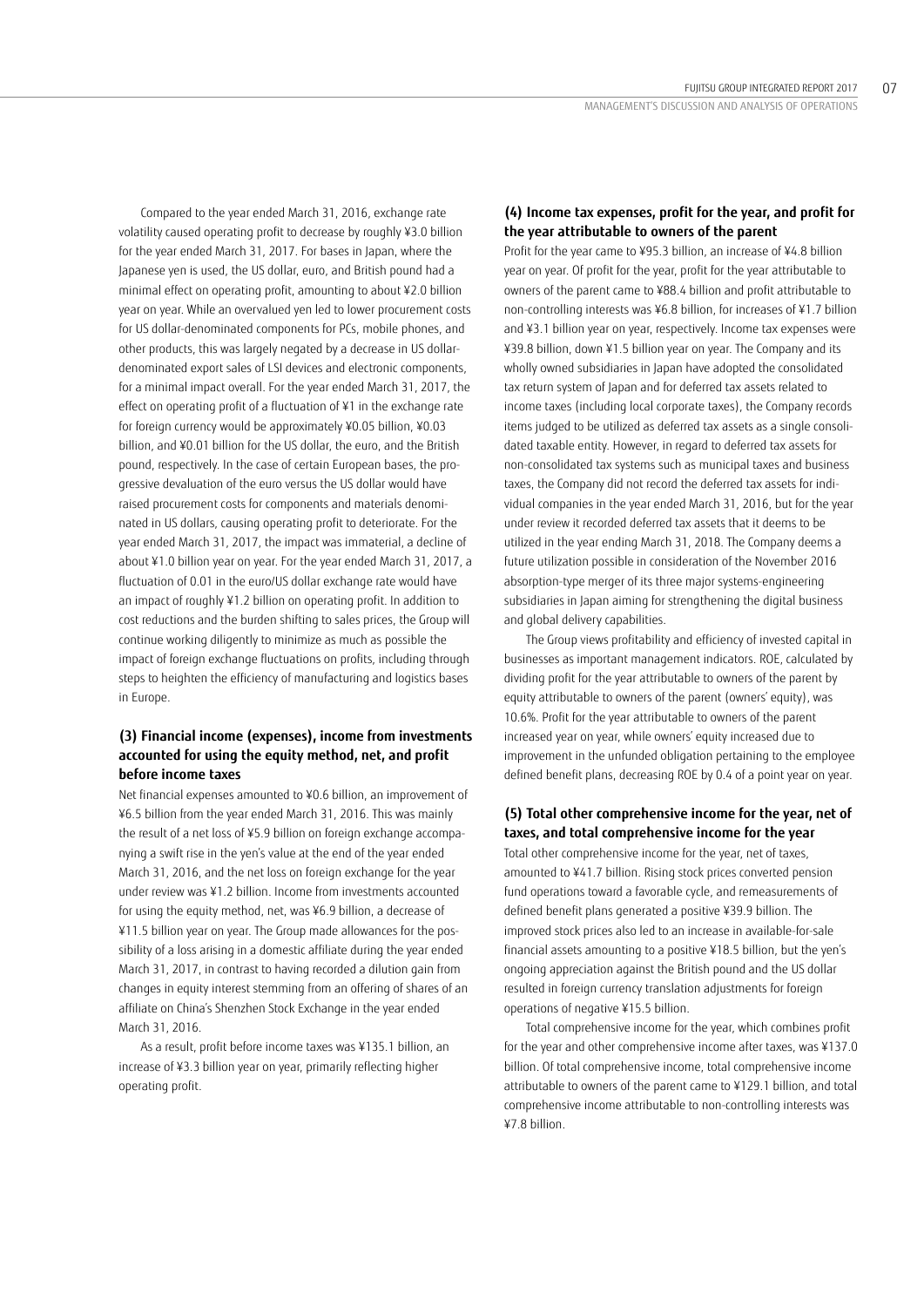#### **(6) Segment information**

The reportable segments were consolidated into the three segments of "Technology Solutions," "Ubiquitous Solutions," and "Device Solutions," based on organizational structure, the characteristics of the products and services, and the similarities in sales markets. The "Other Operations" segment includes operations not included in the reportable segments, such as Japan's Next-Generation Supercomputer project, next-generation cloud business, facility services and the development of information systems for Group companies, and welfare benefits for Group employees. Revenue (including intersegment revenue) and operating profit by segment for the year ended March 31, 2017 are shown as follows.

|                                           |                                               |             |           |             | (Billions of yen) |
|-------------------------------------------|-----------------------------------------------|-------------|-----------|-------------|-------------------|
|                                           |                                               |             |           |             | YoY Change        |
| Years ended March 31                      |                                               | 2016        | 2017      | change      | (%)               |
|                                           | Revenue.                                      | 3,283.3     | 3,126.6   | (156.7)     | (4.8)             |
| Technology                                | Operating profit                              | 186.2       | 190.7     | 4.5         | 7.4               |
| Solutions                                 | Operating profit                              |             |           |             |                   |
|                                           | $margin] \ldots \ldots$ .                     | [5.7%]      | $[6.1\%]$ | [0.4%]      |                   |
|                                           | $Re$ venue                                    | 1,040.9     | 1,025.7   | (15.1)      | (1.5)             |
| Ubiquitous                                | Operating profit                              | (7.6)       | 28.7      | 36.4        |                   |
| Solutions                                 | Operating profit<br>$margin] \ldots \ldots$   | $[(0.7\%)]$ | [2.8%]    | [3.5%]      |                   |
|                                           | Revenue.                                      | 603.9       | 544.3     | (59.5)      | (9.9)             |
| Device                                    | Operating profit                              | 30.3        | 4.2       | (26.1)      | (86.0)            |
| Solutions                                 | Operating profit<br>$margin] \ldots \ldots$ . | $[5.0\%]$   | $[0.8\%]$ | $[(4.2\%)]$ |                   |
| Other                                     | Revenue.                                      | (188.8)     | (187.1)   | 1.7         |                   |
| Operations/<br>Elimination<br>& Corporate | Operating profit                              | (88.3)      | (94.9)    | (6.5)       |                   |
|                                           | Revenue.                                      | 4,739.2     | 4,509.6   | (229.6)     | (4.8)             |
| Consolidated                              | Operating profit                              | 120.6       | 128.8     | 8.2         | 6.8               |
|                                           | Operating profit<br>$margin] \ldots \ldots$ . | [2.5%]      | $[2.9\%]$ | [0.4%]      |                   |

#### (a) Technology Solutions

The Technology Solutions segment delivers products, software, and services to customers in an optimal, integrated package of comprehensive services. These consist of Solutions/SI for information communication system consulting and construction; Infrastructure Services, which primarily comprise outsourcing services (integrated information system operation and management); System Products, which cover mainly the servers and storage systems that comprise ICT platforms; and Network Products, which are used to build communications infrastructure such as mobile phone base stations and optical transmission systems.

Revenue amounted to ¥3,126.6 billion, a decrease of 4.8% compared to the year ended March 31, 2016. Revenue in Japan increased by 3.0%. Revenue from system integration services rose on growth from a wide array of domains, including telecommunication carriers, in addition to the manufacturing and service sectors in spite of factors to decrease revenue, most notably passing the peak period in large-scale financial sector projects initiated by the Social Security and Tax Number System. Revenue from system integration services for the year ended March 31, 2017, was ¥1,024.1 billion, an increase over the year ended March 31, 2016, the first time that revenue had exceeded ¥1 trillion. Revenue from infrastructure services was also higher, largely due to outsourcing, and revenue also increased in IA servers and mobile phone base stations.

However, revenue outside Japan decreased 17.7%. In addition to the impact of a sustained strong yen, revenue declined largely because infrastructure services were unable to cover the loss of sales in Europe following a large-scale public project in the year ended March 31, 2016, and revenue for optical transmission systems in North America declined as new models were being prepared for rollout in a renewal period.

The segment posted an operating profit of ¥190.7 billion, up ¥4.5 billion from the year ended March 31, 2016. Despite the impact of lower revenue from the services sub-segment outside Japan, operating profit increased, primarily due to the effects of higher revenue in the services sub-segment in Japan and, owing to the impact of a strong yen, cost reductions in system products stemming from the lower cost of purchasing US dollar-denominated components. Business model transformation expenses for the year ended March 31, 2017 were ¥36.2 billion, essentially unchanged from the year ended March 31, 2016. Business model transformation expenses for the services business were ¥33.6 billion, ¥14.4 billion more than the year ended March 31, 2016, and system products and network products were ¥2.6 billion, a decrease of ¥14.0 billion year on year. Structural reform expenses had been recorded to strengthen product operations, and for services for the overall overseas business in the year ended March 31, 2016, and in the year ended March 31, 2017 structural reform expenses were recorded to enhance efficiency and shift to digitalization at the overseas services business, as well as for the cost of restructuring aging and unprofitable data centers in Japan.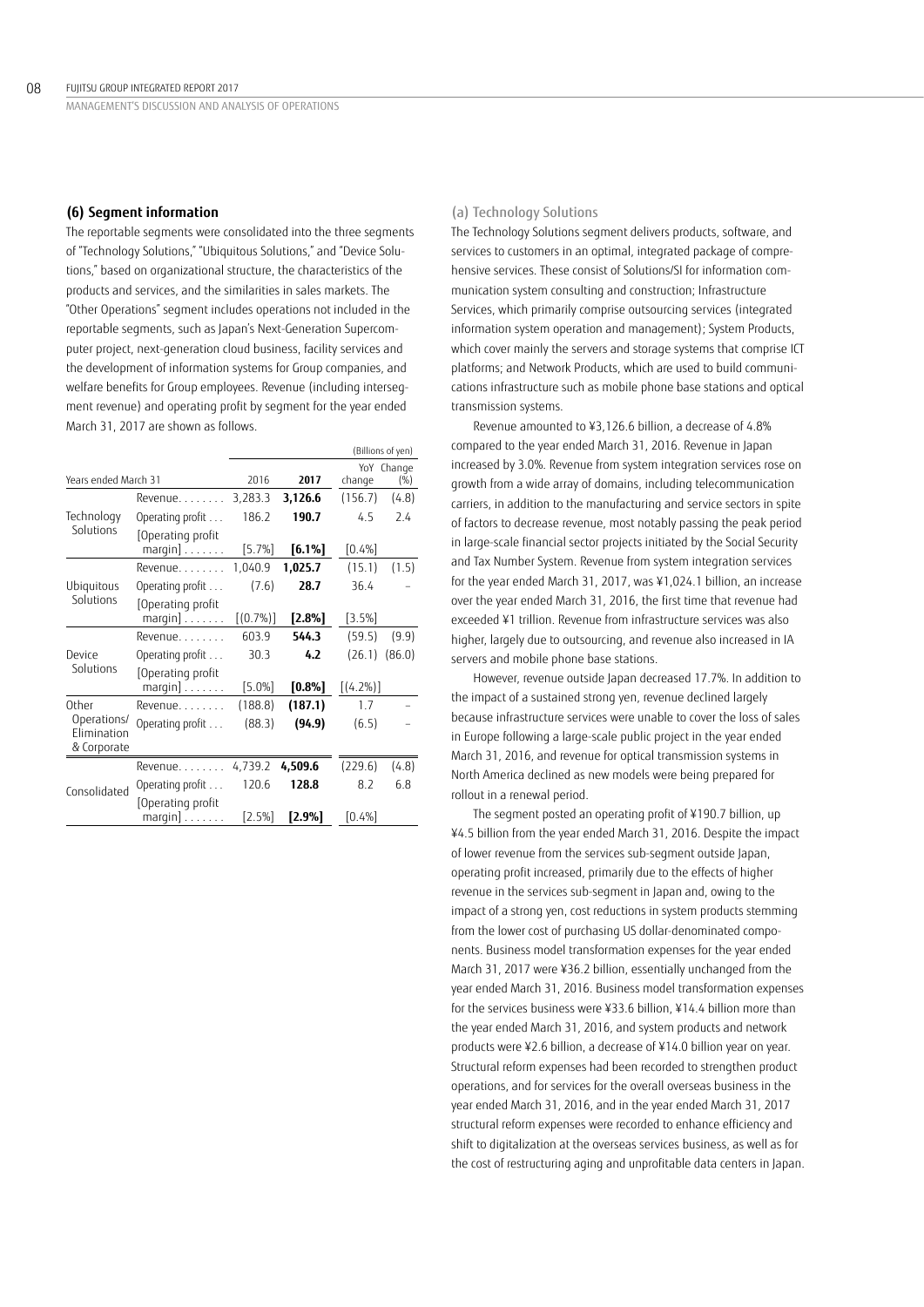In July 2016, the Company's wholly owned North American subsidiary Fujitsu Network Communications Inc. (headquarters: Texas, United States, hereinafter FNC) acquired TrueNet Communications, Inc. (headquarters: Florida, United States, hereinafter TrueNet), a leading national communications infrastructure engineering contractor. The acquisition combines FNC's expertise in base network construction, notably for telecommunications carriers and data centers, with TrueNet's expertise in outdoor network construction involving broadband and wireless networks to enable one-stop delivery of services from infrastructure planning and design to building, operation, and maintenance.

#### (b) Ubiquitous Solutions

The Ubiquitous Solutions segment contains ubiquitous terminals or sensors, including personal computers and mobile phones, as well as car audio and navigation systems, mobile communication equipment, and automotive electronic equipment, that collect and utilize various information and knowledge generated from the behavioral patterns of people and organizations needed to achieve the Group's vision of a "Human Centric Intelligent Society" (a safer, more prosperous and sustainable society built by the power of technology).

Revenue was ¥1,025.7 billion, down 1.5% from the year ended March 31, 2016. Revenue in Japan rose by 1.8%. Growth occurred in the enterprise PC sales and car audio and navigation systems. The volume of shipments for mobile phones declined. This was a result of the decision to reduce the replacement cycle for high-end smartphone models from twice yearly to winter only due to weak growth in the smartphone market. Revenue outside Japan fell 7.6%. The continued strong yen versus the US dollar and euro had an adverse effect.

Operating profit was ¥28.7 billion, an improvement of ¥36.4 billion over the year ended March 31, 2016. There were significant improvements in both PCs and mobile phones, as operations in both product areas returned to profitability. In addition to the beneficial effects of higher revenues from enterprise PCs and car audio and navigation systems in Japan, both PCs and mobile phones benefited from cost reductions and further progress in cost efficiencies. In addition to lower procurement prices for components, the cost reductions also included the impact of lower procurement costs because of the stronger yen. Business model transformation expenses for the year ended March 31, 2017, were ¥4.3 billion, ¥1.2 billion less year on year. These were mostly recorded for restructuring costs used for overseas production bases.

#### (c) Device Solutions

The Device Solutions segment provides cutting-edge technology products, such as LSI devices used in digital home appliances, automobiles, mobile phones, and servers, as well as electronic components consisting chiefly of semiconductor packages and batteries.

Revenue amounted to ¥544.3 billion, down 9.9% from the year ended March 31, 2016. Revenue in Japan decreased by 14.6%. Sluggish demand for LSI devices had an effect. Revenue from overseas decreased by 5.5%. There was the impact of lower revenue from export sales of LSI devices and electronic components as a result of the continuing strength of the yen against the US dollar.

The segment posted an operating profit of ¥4.2 billion, down ¥26.1 billion year on year. In addition to the impact of sluggish demand for LSI devices, there was a decrease of almost ¥20.0 billion in export sales as a result of the continuing strength of the yen against the US dollar. In addition, ¥4.0 billion was posted for business model transformation expenses, up ¥4.0 billion year on year, in electronic components for production facilities both in and outside of Japan.

#### (d) Other Operations/Elimination and Corporate

This category includes operations not included in the reportable segments, such as Japan's Next-Generation Supercomputer project, next-generation cloud business, facility services and the development of information systems for Group companies, and welfare benefits for Group employees.

This category also includes expenses that are not classified under an operating segment. The expenses consist of strategic expenses such as basic research and development expenses and IT strategic investment, as well as Group management shared expenses incurred by the Company.

This segment recorded an operating loss of ¥94.9 billion, representing a deterioration of ¥6.5 billion from the year ended March 31, 2016. High-level investments continued in this area, with over ¥70.0 billion allocated to strategic investments, primarily in nextgeneration cloud technology, next-generation supercomputers and expenses for basic testing and research, and strategic IT investments. Investment also continued from the previous fiscal year in nextgeneration cloud platforms as the foundation for IoT utilization.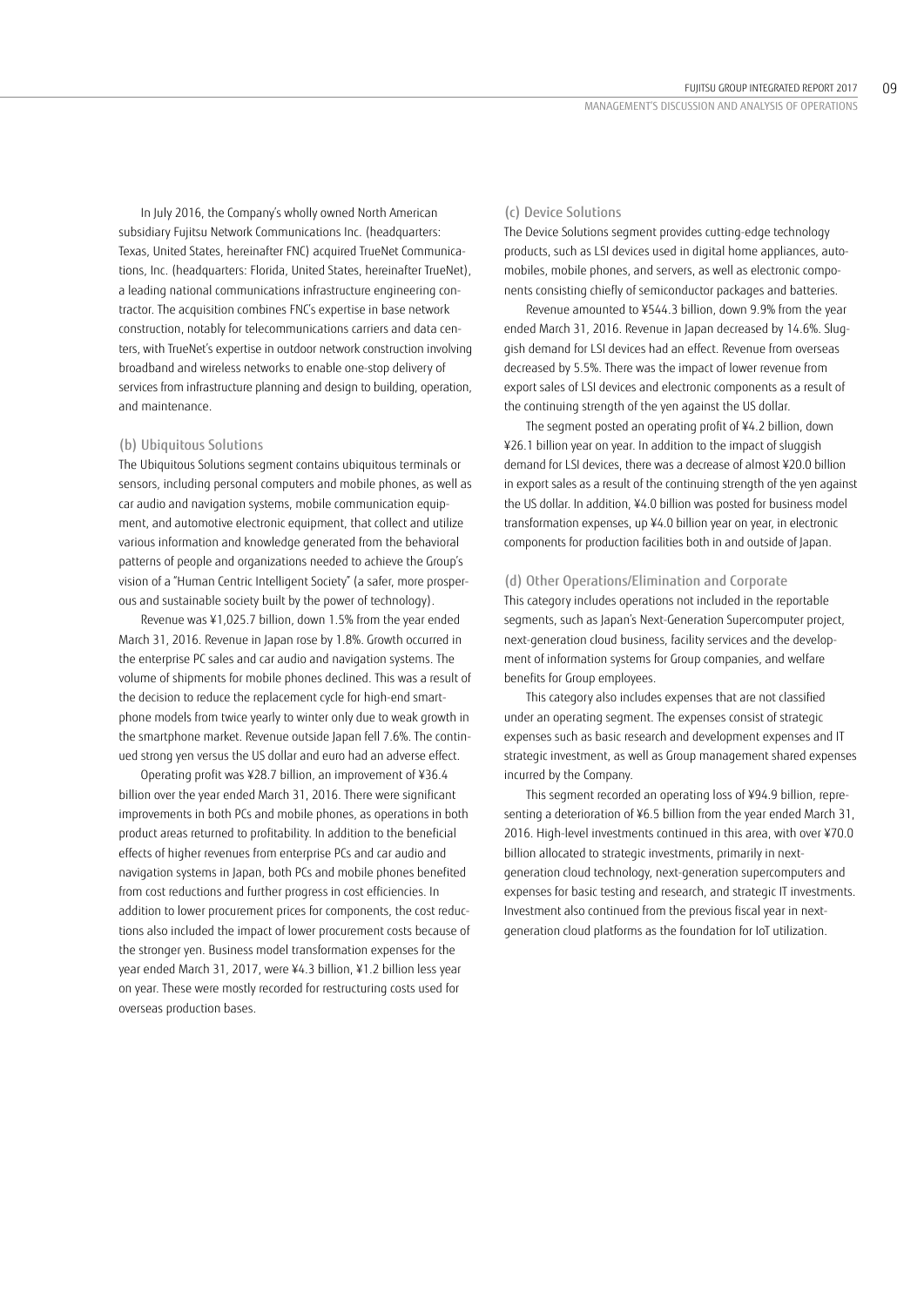## **(7) Geographic information**

One of the Group's management priorities is to increase revenue and raise profitability of its business in growing markets outside Japan.

Geographic financial information is important to the Group's business management and is useful for shareholders and investors in understanding the Group's financial overview.

|                             |                                                  |             |                         |             | (Billions of yen) |
|-----------------------------|--------------------------------------------------|-------------|-------------------------|-------------|-------------------|
| Years ended March 31        |                                                  | 2016        | 2017                    | change      | YoY Change<br>(%) |
|                             | Revenue.                                         | 3,366.5     | 3,358.7                 | (7.7)       | (0.2)             |
| Japan                       | Operating profit                                 | 202.8       | 225.8                   | 22.9        | 11.3              |
|                             | [Operating profit<br>$margin] \ldots \ldots$     | $[6.0\%]$   | $[6.7\%]$               | [0.7%]      |                   |
| EMEIA (Europe,              | Revenue.                                         | 963.5       | 791.5                   | (172.0)     | (17.9)            |
| the Middle                  | Operating profit                                 | (1.5)       | (9.3)                   | (7.8)       |                   |
| East, India,<br>and Africa) | Operating profit<br>$margin] \ldots \ldots$      |             | $[(0.2\%)]$ $[(1.2\%)]$ | $[(1.0\%)]$ |                   |
|                             | Revenue                                          | 421.9       | 382.8                   | (39.0)      | (9.2)             |
| Americas                    | Operating profit                                 | (1.3)       | 4.6                     | 5.9         |                   |
|                             | Operating profit<br>$m$ argin] $\ldots \ldots$ . | $[(0.3\%)]$ | $[1.2\%]$               | [1.5%]      |                   |
|                             | Revenue                                          | 466.3       | 398.7                   | (67.5)      | (14.5)            |
| Asia                        | Operating profit                                 | 9.5         | 1.6                     | (7.8)       | (82.3)            |
|                             | Operating profit<br>$margin] \ldots \ldots$      | [2.0%]      | [0.4%]                  | $[(1.6\%)]$ |                   |
|                             | Revenue                                          | 103.9       | 96.7                    | (7.1)       | (6.8)             |
| Oceania                     | Operating profit                                 | 2.6         | 3.5                     | 0.8         | 33.2              |
|                             | [Operating profit<br>margin] $\,\dots \dots$     | [2.5%]      | $[3.6\%]$               | [1.1%]      |                   |
| Elimination &               | Revenue.                                         | (583.0)     | (519.1)                 | 63.9        |                   |
| Corporate                   | Operating profit                                 | (91.5)      | (97.4)                  | (5.9)       |                   |
|                             | Revenue.                                         | 4,739.2     | 4,509.6                 | (229.6)     | (4.8)             |
| Consolidated                | Operating profit                                 | 120.6       | 128.8                   | 8.2         | 6.8               |
|                             | Operating profit<br>$margin] \ldots \ldots$      | [2.5%]      | [2.9%]                  | [0.4%]      |                   |

#### (a) Japan

Revenue amounted to ¥3,358.7 billion, virtually unchanged compared to the year ended March 31, 2016. Weak demand for LSI for smartphones caused a significant decrease in revenue, but increased revenue came mainly from steady performance by infrastructure services centered on outsourcing and car audio and navigation systems. Revenue from system integration services grew from a wide variety of domains, including telecommunication carriers, in addition to the manufacturing and service industries, countering a decrease in revenue resulting from having exceeded the development peak period in a large-scale project in the financial domain and business deals in the public sector initiated by the Social Security and Tax Number System. Operating profit was ¥225.8 billion, a year-on-year increase of ¥22.9 billion. Contributing to the growth were increased income from infrastructure services, system integration and car audio and navigation systems, the cheaper price of procuring components for PCs and mobile phones, and lower procurement costs caused by the strong yen versus the US dollar, and raised cost efficiencies.

(b) EMEIA (Europe, the Middle East, India, and Africa) Revenue came to ¥791.5 billion, a decrease of 17.9% from the year ended March 31, 2016. There was an impact from the continued appreciation of the yen against the British pound and the euro. Revenue decreased in product-related businesses such as PCs, along with lower revenue from having been unable to cover for the loss of large-scale public business deals in infrastructure services in the year ended March 31, 2016. The operating loss was ¥9.3 billion, a deterioration of ¥7.8 billion from the year ended March 31, 2016. The Group continued to record business model transformation expenses in the year ended March 31, 2017, which had an impact despite the effects of cutting fixed costs through raising efficiencies at production and logistics bases, coupled with the closure of development bases in the year ended March 31, 2016. Business model transformation expenses were ¥32.2 billion, an increase of ¥10.5 billion year on year. In the year ended March 31, 2016, product operations were enhanced and service provision functions across all of EMEIA were strengthened in line with the business model shift to services. In the year ended March 31, 2017, the digital transformation of the services business moved ahead with the goal of strengthening the competitiveness of existing IT services, while launching and growing the digital services business.

## (c) Americas

Revenue came to ¥382.8 billion, a decrease of 9.2% from the year ended March 31, 2016. The decrease was attributable to the continued strength of the yen against the US dollar and the effect of revenue decline in optical transmission systems due to the impact of a renewal period. The operating profit for the region was ¥4.6 billion, an increase of ¥5.9 billion year on year. Infrastructure services improved their profit margin, and business model transformation expenses recorded for the year ended March 31, 2016, due to an impairment loss for infrastructure services-related equipment, were absent. In the infrastructure services business, the Group moved steadily ahead as the results of business model transformation became visible, with business focus shifting from conventional managed services, in which customer IT assets are held at data centers, to cloud services, in which new cloud platforms developed and provided by the Group and consulting services are managed and provided together.

#### (d) Asia

Revenue amounted to ¥398.7 billion, a year-on-year decrease of 14.5%. The decrease in revenue came mainly from a production shift in car audio and navigation systems and reduced revenues in mechanical components and LSI devices. Operating profit was ¥1.6 billion, a decrease of ¥7.8 billion from the year ended March 31, 2016, due to reduced revenue and recording business model transformation expenses resulting from restructuring the production bases for the electronic components business and the car audio and navigation systems business.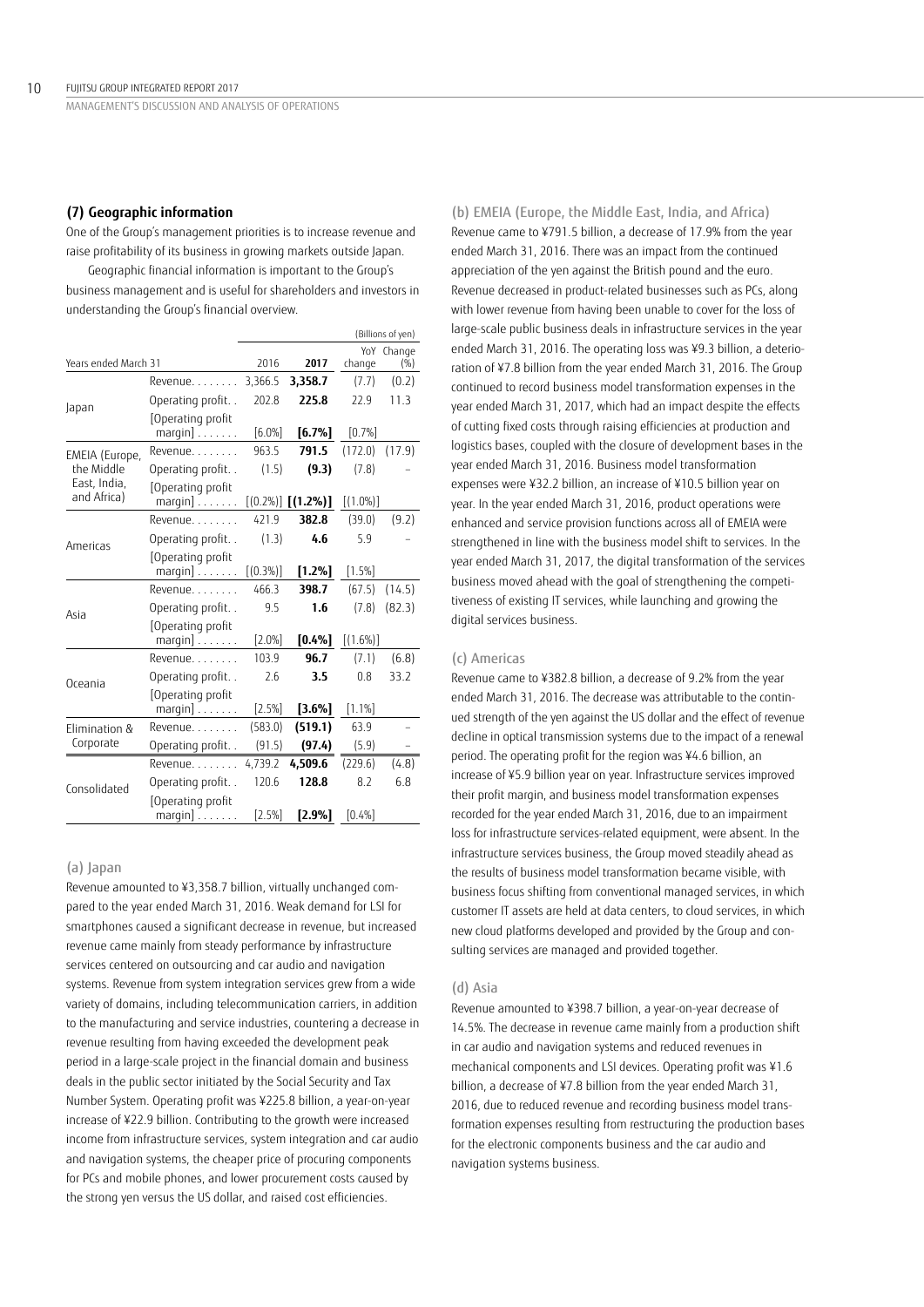#### (e) Oceania

Revenue came to ¥96.7 billion, a decline of 6.8% from the year ended March 31, 2016. The decrease was mainly due to the continued appreciation of the yen against the Australian dollar. On the basis of excluding currency exchange effects, however, the year-on-year performance was essentially unchanged. Operating profit was ¥3.5 billion, up ¥0.8 billion year on year. An improvement in the profit margin was the result of an increase in managed infrastructure services sales against a decrease in sales in the product-related business.

# **4. Analysis of Capital Resources and Liquidity (1) Assets, liabilities, and equity**

## **Summarized Consolidated Statement of Financial Position**

|                                     | (Billions of yen) |         |         |
|-------------------------------------|-------------------|---------|---------|
|                                     |                   |         | YoY     |
| Years ended March 31                | 2016              | 2017    | change  |
| Assets                              |                   |         |         |
| Current assets                      | 1,843.8           | 1,842.4 | (1.4)   |
| Non-current assets                  | 1,382.4           | 1,349.0 | (33.3)  |
| Total assets                        | 3,226.3           | 3,191.4 | (34.8)  |
| <b>Liabilities</b>                  |                   |         |         |
| Current liabilities.                | 1,447.0           | 1,431.9 | (15.0)  |
| Non-current liabilities             | 853.0             | 740.3   | (112.7) |
| Total liabilities.                  | 2,300.0           | 2,172.2 | (127.7) |
| Equity                              |                   |         |         |
| Total equity attributable to owners |                   |         |         |
| of the parent (Owners' equity)      | 782.7             | 881.2   | 98.5    |
| Retained earnings.                  | 155.9             | 265.8   | 109.9   |
| Other components of equity          | 68.9              | 71.6    | 2.6     |
| Total equity                        | 926.2             | 1,019.2 | 92.9    |
| Total liabilities and equity.       | 3,226.3           | 3,191.4 | (34.8)  |
| Cash and cash equivalents           | 380.8             | 380.6   | (0.1)   |
| Interest-bearing loans.             | 534.9             | 486.7   | (48.1)  |
| Net interest-bearing loans          | 154.1             | 106.0   | (48.0)  |

Notes: 1. Interest-bearing loans include bonds, borrowings, and lease obligations. 2. Net interest-bearing loans = Interest-bearing loans – Cash and cash equivalents

## **Reference: Financial Indicators**

| 2016  | 2017  | YoY<br>change |
|-------|-------|---------------|
|       |       |               |
| 24.3% | 27.6% | 3.3%          |
| 0.68  | 0.55  | (0.13)        |
| 0.20  | 0.12  | (0.08)        |
|       |       |               |

Notes: 1. Owners' equity ratio = Total equity attributable to owners of the parent (Owners' equity) ÷ Total assets

2. D/E ratio = Interest-bearing loans ÷ Total equity attributable to owners of the parent (Owners' equity)

3. Net D/E ratio = (Interest-bearing loans – Cash and cash equivalents) ÷ Total equity attributable to owners of the parent (Owners' equity)

# **Reference: Status of Retirement Benefit Plans**

|                                                                                                                                                 |                                    |                                    | (Billions of yen)       |
|-------------------------------------------------------------------------------------------------------------------------------------------------|------------------------------------|------------------------------------|-------------------------|
| Years ended March 31                                                                                                                            | 2016                               | 2017                               | YoY<br>change           |
| a. Defined benefit obligation                                                                                                                   | (2,434.2)                          | (2,438.9)                          | (4.6)                   |
| $b.$ Plan assets $\ldots \ldots \ldots \ldots$                                                                                                  | 2,074.5                            | 2,150.9                            | 76.3                    |
| c. Defined benefit obligation in<br>excess of plan assets $(a)+(b)$<br>$\lceil \ln \rceil$ apan $\rceil$<br>$[Outside Japan] \dots \dots \dots$ | (359.6)<br>[(279.6)]<br>$(80.0)$ ] | (288.0)<br>[(207.9)]<br>$(80.0)$ ] | 71.6<br>[71.6]<br>$[-]$ |
| (Assumptions used in accounting for the plans)<br>Discount rates                                                                                | 0.30%                              | 0.59%                              | 0.29%                   |
| Outside Japan                                                                                                                                   | mainly<br>3.35%                    | mainly<br>2.45%                    | $(0.90\%)$              |

Consolidated total assets at March 31, 2017 amounted to ¥3,191.4 billion, a decrease of ¥34.8 billion from March 31, 2016. Current assets decreased by ¥1.4 billion compared to March 31, 2016, to ¥1,842.4 billion. Inventories were ¥293.1 billion, down ¥5.6 billion from March 31, 2016. The monthly inventory turnover rate, an indicator of asset efficiency, was 1.15 times, an improvement of 0.03 times compared to March 31, 2016, largely due to mobile phones and PCs. Non-current assets decreased by ¥33.3 billion compared to March 31, 2016, to ¥1,349.0 billion. Due to rising stock prices, retirement benefit plan management was favorable, and the funded status (unfunded obligations) of employee defined benefit plans improved, and as a result deferred tax assets decreased by ¥30.2 billion. In other investments, the rising stock prices drove up the appraised value of strategic shareholdings by ¥26.9 billion compared to March 31, 2016, but due to currency exchange and the sale of common property with lowered operating rates, tangible and intangible assets decreased by ¥19.8 billion and ¥10.3 billion, respectively, compared to March 31, 2016.

Total liabilities amounted to ¥2,172.2 billion, a decrease of ¥127.7 billion compared to the year ended March 31, 2016. Current liabilities came to ¥1,431.9 billion, a decline of ¥15.0 billion. Corporate bonds, borrowings, and lease obligations decreased by ¥13.8 billion compared to the year ended March 31, 2016. Non-current liabilities came to ¥740.3 billion, a decrease of ¥112.7 billion compared to March 31, 2016. In addition to a decrease of ¥33.5 billion in corporate bonds, borrowings, and lease obligations compared to March 31, 2016, the retirement benefit liabilities decreased as the funded status (unfunded liabilities) of employee defined benefit plans improved, causing liabilities related to defined benefit pension plans to decrease by ¥74.9 billion. Interest-bearing loans, which consists of current liabilities and non-current liabilities, corporate bonds, borrowings, and lease obligations, was ¥486.7 billion, a decrease of ¥48.1 billion compared to March 31, 2016, as the Company partially redeemed straight bonds. As a result, the D/E ratio was 0.55 times, a decrease of 0.13 of a point compared to March 31, 2016, and the net D/E ratio was 0.12 times, a decrease of 0.08 of a point compared to March 31, 2016.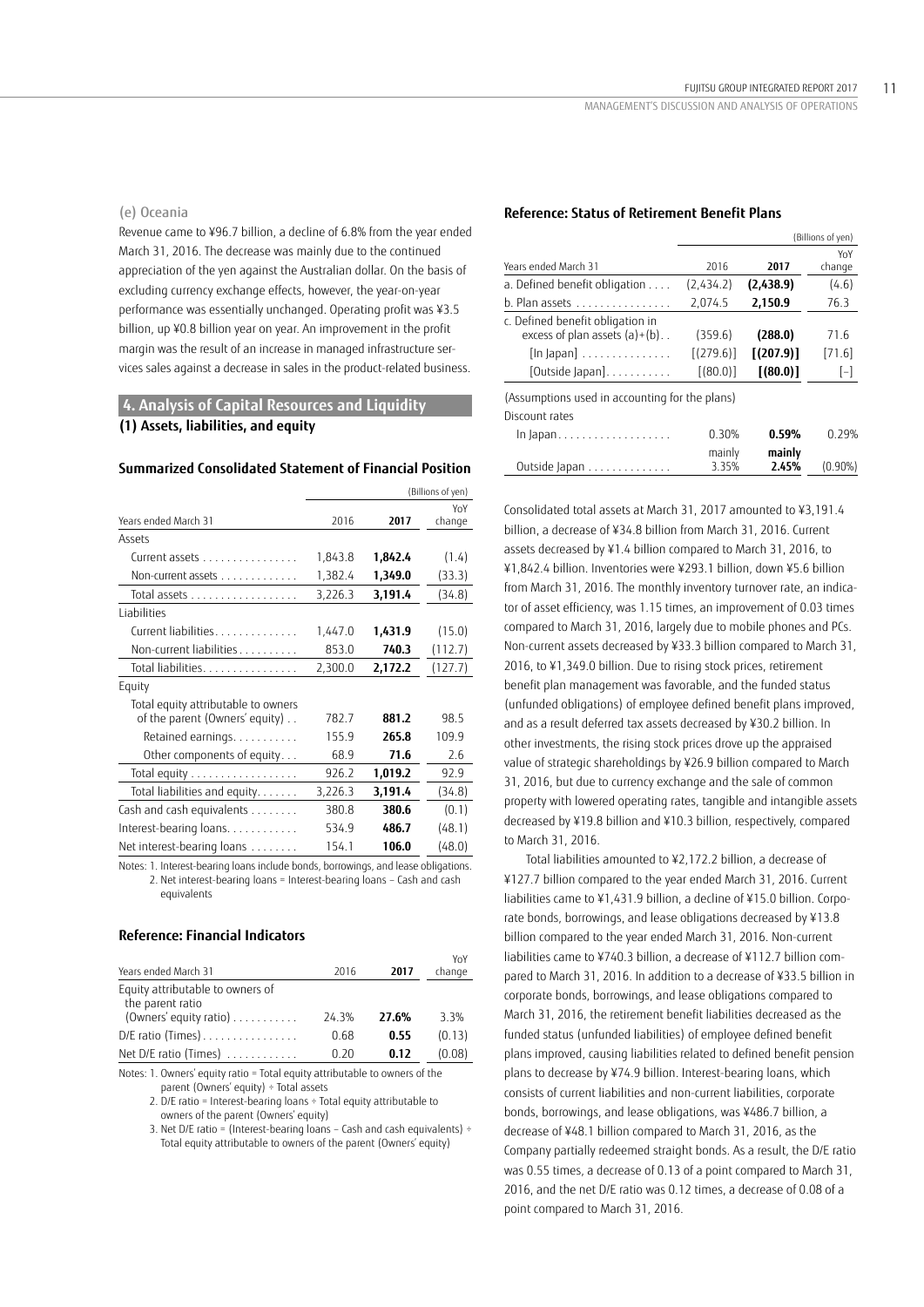Total equity was ¥1,019.2 billion, an increase of ¥92.9 billion from March 31, 2016. Retained earnings was ¥265.8 billion at March 31, 2017, an increase of ¥109.9 billion from March 31, 2016. In addition to the recording of ¥88.4 billion in profit for the year attributable to owners of the parent, improvement in the funded status of defined benefit plans had a positive impact of ¥38.0 billion. In addition, other components of equity increased by ¥2.6 billion compared to March 31, 2016, to ¥71.6 billion. This was due to a decrease in foreign currency translation adjustments among foreign operations, as a result of the ongoing appreciation of the yen against the British pound, along with an increase in earnings from available-for-sale financial assets caused by rising stock prices. Treasury stock was a negative ¥12.5 billion, an increase of ¥11.8 billion in holdings compared to March 31, 2016. The Company and Fuji Electric Co., Ltd. each held over 10% of the total number of issued and outstanding shares (excluding treasury stock) of the other company, but both companies decided to review cross-shareholdings from the perspective of capital efficiency and shareholder benefit. In February 2017, Fuji Electric sold Fujitsu shares, and The Company responded by acquiring ¥11.8 billion in treasury stock from the point of view of minimizing the impact on existing shareholders. As a result, total equity attributable to owners of the parent (owners' equity) was ¥881.2 billion and the equity attributable to owners of the parent ratio (owners' equity ratio) was 27.6%, an increase of 3.3 percentage points compared to March 31, 2016.

The Group sets an owners' equity ratio of 40% as a management target to achieve. The deduction from owners' equity of ¥311.8 billion for the unfunded obligation with tax effects pertaining to the employee defined benefit plans held owners' equity lower. We will strengthen our financial soundness by carrying out business model transformation and achieving sufficient owners' equity.

As an off-balance liability not recorded on the consolidated statement of financial position, the future minimum lease payments related to noncancelable operating leases as designated under IAS 17—Leases were ¥103.0 billion, and the contracted commitment stipulated to acquire assets under IAS 16—Property, Plant and Equipment and IAS 38—Intangible Assets was ¥15.0 billion.

The defined benefit obligation of the employee defined benefit plans was ¥2,438.9 billion, up ¥4.6 billion from March 31, 2016. Plan assets stood at ¥2,150.9 billion, up ¥76.3 billion from March 31, 2016. As a result, the funded status of employee defined benefit plans (defined benefit obligation less plan assets) was a shortage of ¥288.0 billion, representing an improvement of ¥71.6 billion compared to March 31, 2016. The funded status of employee defined benefit plans in Japan saw the operation of pension assets turn favorable as stock prices rose and defined benefit obligation decreased due to a rise in discount rates. The funded status of employee defined benefit plans overseas was essentially unchanged from March 31, 2016. Under the UK defined benefit plan, the main defined benefit plan overseas, the Group invests in a portfolio centered on bonds so that the change of defined benefit obligation is matched with that of pension asset operations, hedging the risk of the proportion of funded plan assets against defined benefit obligation being too low. The funded status of employee defined benefit

plans is, when remeasured, recognized in other comprehensive income, with tax effects, and immediately classified from other components of equity to retained earnings. The amount deducted from retained earnings decreased by ¥38.0 billion compared to March 31, 2016.

# **(2) Cash flows**

# **Summarized Consolidated Statement of Cash Flows**

|                                          | (Billions of yen) |         |        |
|------------------------------------------|-------------------|---------|--------|
|                                          |                   |         | YoY    |
| Years ended March 31                     | 2016              | 2017    | change |
| I Cash flows from operating activities   | 253.0             | 250.3   | (2.7)  |
| II Cash flows from investing activities  | (164.3)           | (145.4) | 18.8   |
| I+II Free cash flow                      | 88.7              | 104.8   | 16.0   |
| III Cash flows from financing activities | (67.7)            | (98.8)  | (31.1) |
| IV Cash and cash equivalents at          |                   |         |        |
| end of year                              | 380.8             | 383.9   | 3.1    |

# **Reference: Financial Indicators**

| Year ended March 31                                   | 2016 | 2017 | YoY<br>change |
|-------------------------------------------------------|------|------|---------------|
| Interest-bearing loans to<br>cash flows ratio (Years) | 21   | 1.9  | (0.2)         |
| Interest coverage ratio (Times)                       | 48.3 | 54.2 | 5.9           |

Notes: 1. Interest-bearing loans to cash flows ratio = Interest-bearing loans ÷ Cash flows from operating activities

2. Interest coverage ratio = Cash flows from operating activities  $\div$ Interest charges

Net cash provided by operating activities in the year ended March 31, 2017 amounted to ¥250.3 billion. This represents a decrease in cash inflows of ¥2.7 billion compared to the year ended March 31, 2016. While there was an improvement in profit before income taxes, personnel expenses related to the business model transformation in the year ended March 31, 2016 had to be paid.

Net cash used in investing activities was ¥145.4 billion. Net outflows of ¥198.4 billion came from the acquisition of property, plant and equipment, focused on data center-related facilities and intangible asset acquisition centered on software. There was an inflow of proceeds of ¥25.0 billion from the sale of NIFTY Corporation's consumer business centered on ISP. Consequently, there was a decline in net outflows of ¥18.8 billion compared to the year ended March 31, 2016. (Date of receipt of transfer proceeds: Friday, March 31, 2017; date of contractual share transfer: Saturday, April 1, 2017)

Free cash flow, the sum of cash flows from operating and investing activities, was ¥104.8 billion, representing an increase in net cash inflows of ¥16.0 billion compared with the year ended March 31, 2016.

Net cash used in financing activities was ¥98.8 billion. In addition to the ¥60.0 billion redemption of corporate bonds, there were outflows of ¥11.3 billion for the tender offer of shares of NIFTY Corporation, with the aim of turning the listed company into a wholly owned subsidiary, and ¥11.8 billion used in the acquisition of treasury stock. The increase in net cash outflows was ¥31.1 billion compared with the year ended March 31, 2016.